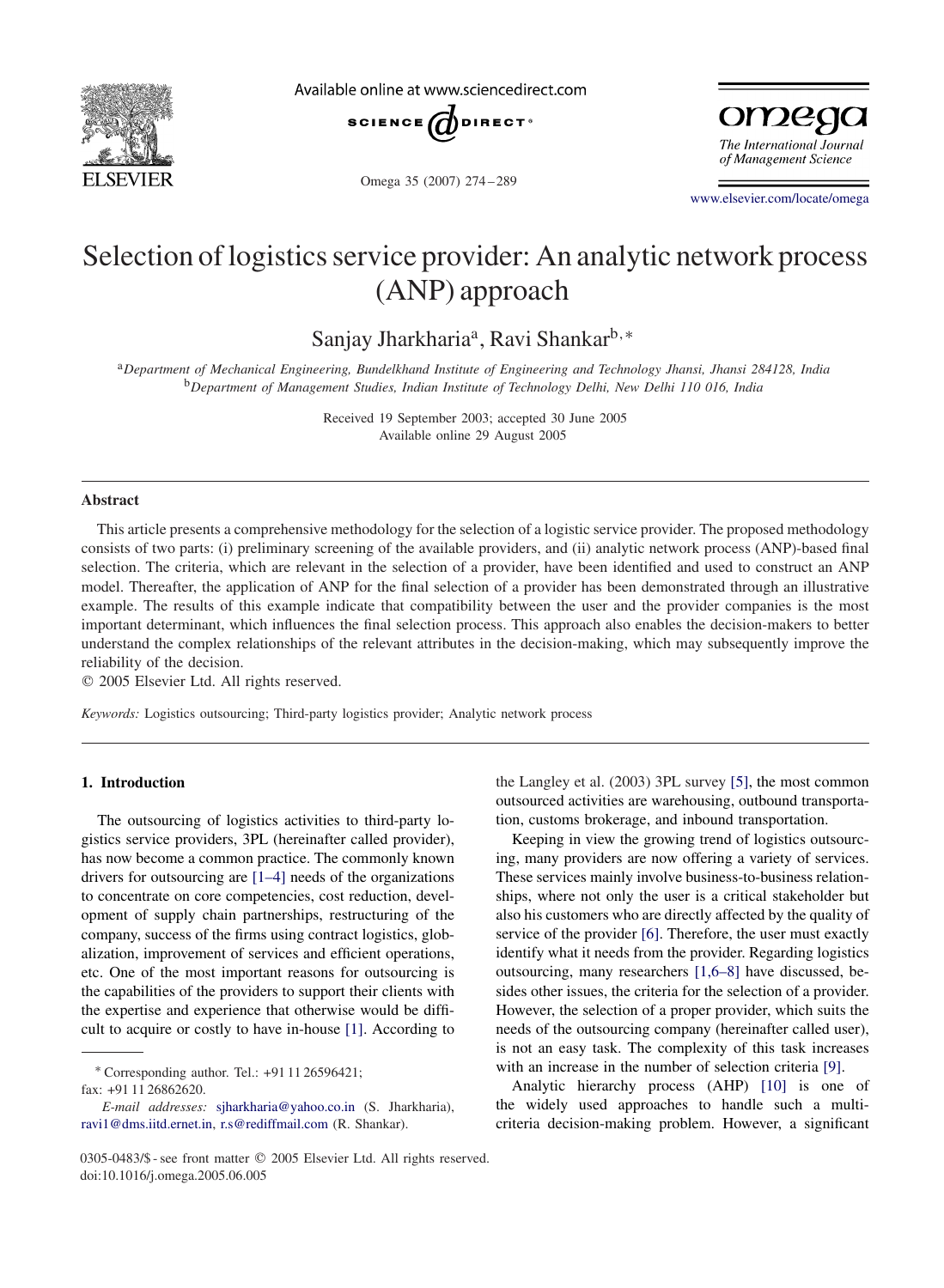

Fig. 1. ANP-based model for the selection of a logistics service provider.

limitation of AHP is the assumption of independency among various criteria of decision-making. Analytic network process (ANP), on the other hand, captures interdependencies among the decision attributes and allows a more systematic analysis. It also allows inclusion of all the relevant criteria (tangible or intangible, objective or subjective, etc.) that have some bearing in arriving at the best decision [\[11\].](#page--1-0) Sarkis [\[12\]](#page--1-0) has observed that ANP has been effectively used in decisions related to energy policy planning, product design, and equipment replacement.

Contrary to AHP, ANP provides a more generalized model in decision-making without making assumptions about the independency of the higher-level elements from lower-level elements and also of the elements within a

level. Despite all these merits, the applications of ANP are not very common in a decision-making problem. However, in recent years, there has been an increase in the use of ANP in multi-criteria decision-making problems. In the selection of a provider, the criteria are of both the types, subjective and objective. These criteria also have some interdependencies, which cannot be captured by the popular AHP method. Therefore, instead of using the commonly used AHP approach for solving such types of problems, we recommend the use of an ANP-based model for the selection of a provider.

The objective of this paper is to introduce a comprehensive decision methodology for the selection of a provider that logistics managers and decision-makers can apply to their